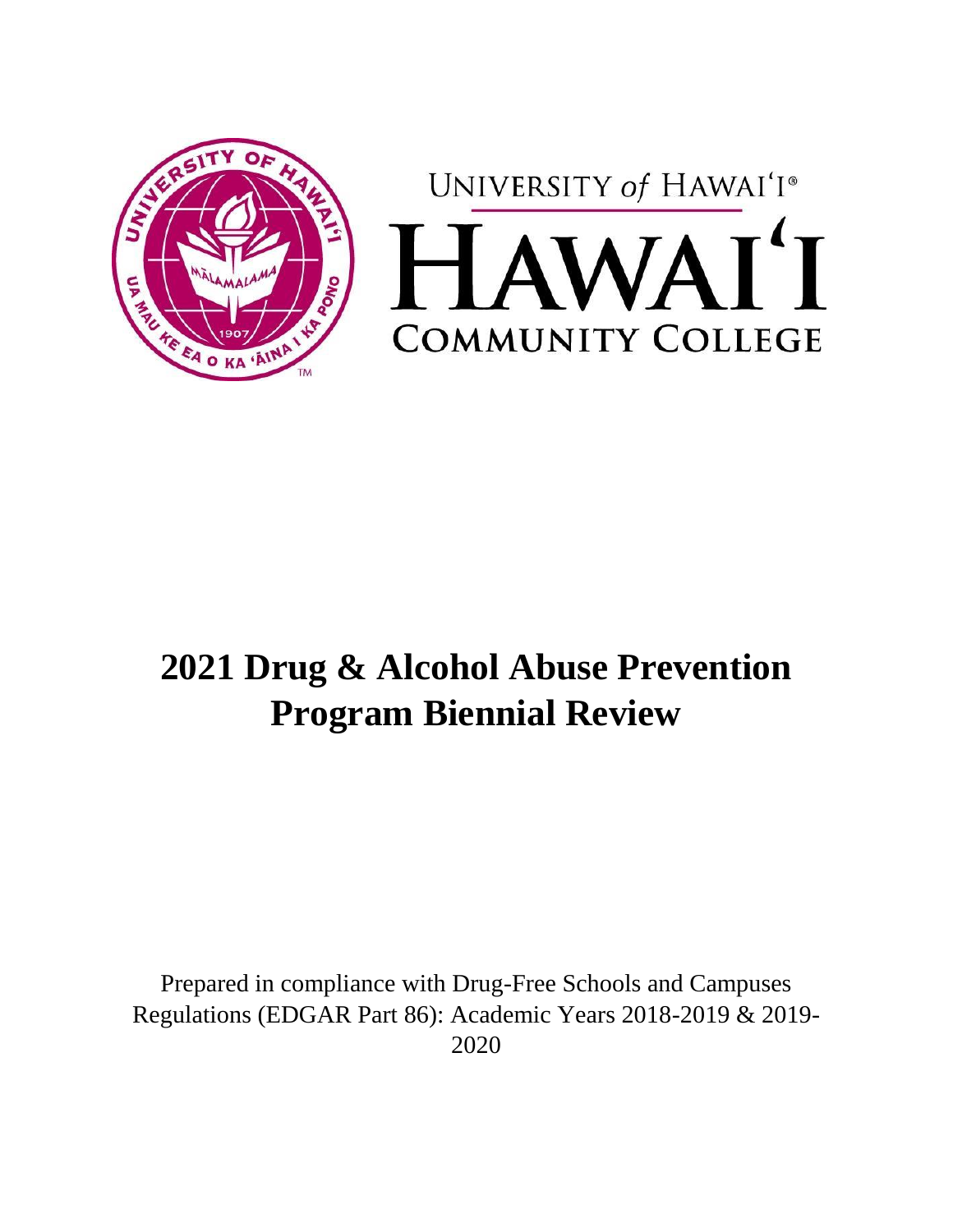## **INTRODUCTION AND COMPLIANCE STATEMENT**

The University of Hawaiʻi (UH) - Hawaiʻi Community College (Hawaiʻi CC) is committed to maintaining a drug free learning environment and workplace for our Campus Community. The use of illegal drugs and unauthorized consumption of alcohol at our campuses interferes with this mission and is strictly prohibited. The various federal and state laws and regulations applicable to students and employees of Hawaiʻi CC include: Federal Drug Free Workplace Act of 1988, the Drug-Free Schools and Communities Act Amendments of 1989 (Public Law 101-226), and Hawaii Revised Statutes.

The Drug Free Schools and Communities Act (DFSCA) requires institutions that receive federal financial assistance to establish a Drug and Alcohol Abuse Prevention Program (DAAPP) for students and employees. In compliance with this mandate, Hawaiʻi CC has adopted a DAAPP to prohibit the possession, use or distribution of illegal drugs and alcohol by students and employees. Notifications of the College's DAAPP and drug & alcohol policy are distributed to all students and employees via multiple means, such as the campus website, UH Broadcast email, College Catalog, and new employee orientation communication. This notification will contain the following:

- Standards of conduct that prohibit the unlawful possession, use, or distribution of illicit drugs and alcohol by students and employees on campus property, or as part of the College's activities
- Description of the sanctions under federal, state, and local laws for unlawful possession, use, or distribution of illicit drugs and alcohol
- Description of the health risk associated with the use of illicit drugs and alcohol
- Description of drug and alcohol counseling, treatment, or rehabilitation programs available to students and employees
- Clear statement that Hawai<sup>'</sup> i CC will impose disciplinary sanctions on students and employees (consistent with federal, state, and local laws and ordinances) and a description of those sanctions, up to and including expulsion or termination of employment and referral for prosecution, for violations of the standards of conduct. In addition to the disciplinary sanctions listed, violators may also be required to complete a treatment program appropriate for the offense.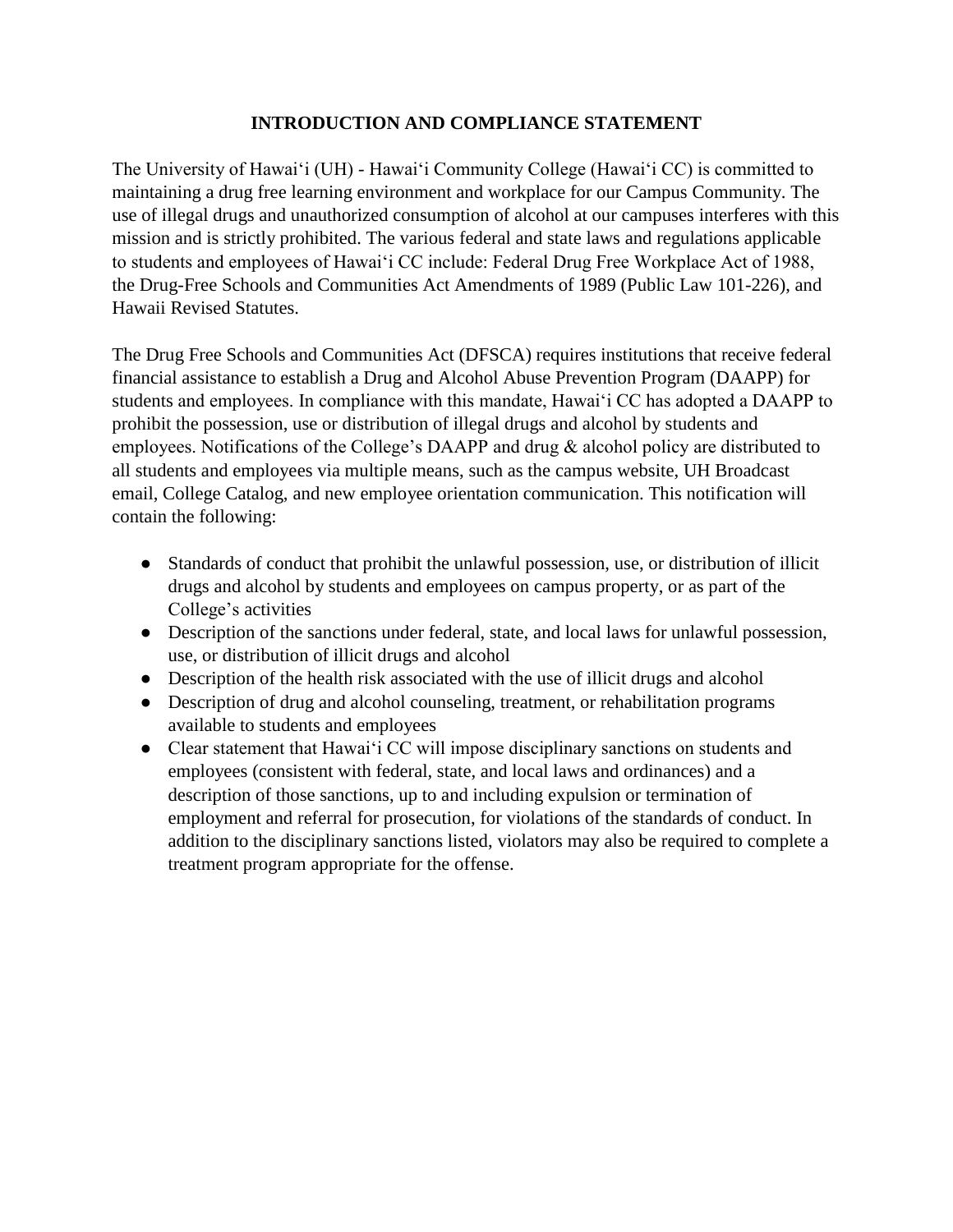## **BIENNIAL REVIEW**

Hawaiʻi CC conducted a biennial review from February 11, 2021 through February 18, 2021 to assess the effectiveness of the DAAPP and to implement needed changes to the program. Another objective of the review is to ensure the College is consistently enforcing disciplinary sanctions for those who violate the standards of conduct.

The effectiveness of the DAAPP was assessed based on an examination of the following evidence based metrics:

- 1. Employee disciplinary sanctions imposed
- 2. Student disciplinary sanctions imposed
- 3. Hawaiʻi Police Department (HPD) drug & alcohol arrests statistics
- 4. Campus Security incidents
- 5. Referrals for counseling or treatment
- 6. Employee random drug and alcohol testing results
- 7. Number of students, staff and faculty attending the Hawaiʻi CC Drug and/or Alcohol training sessions
- 8. Number of approved campus events at which alcohol will be served

The electronic code of federal regulations, Education Department General Administrative Regulations (EDGAR) Part 86 was used as a resource guide for the biennial review. [https://www.ecfr.gov/cgi-bin/text-](https://www.ecfr.gov/cgi-bin/text-idx?SID=393301a7cdccca1ea71f18aae51824e7&node=34:1.1.1.1.30&rgn=div5)

[idx?SID=393301a7cdccca1ea71f18aae51824e7&node=34:1.1.1.1.30&rgn=div5](https://www.ecfr.gov/cgi-bin/text-idx?SID=393301a7cdccca1ea71f18aae51824e7&node=34:1.1.1.1.30&rgn=div5)

# **Material Reviewed**

- Official Notice to Employees and Students Regarding Drug-Free Workplace Policies
- Hawaiʻi CC Catalog policies related to drug and alcohol use on campus and the sanctions imposed for failure to comply
- UH Executive Policy 11.201 *Illegal Drugs, Alcohol and Substance Abuse*
- 2018, 2019, and 2020 Annual Security reports
- Hawaiʻi CC website
- Employee Handbook policies related to drug and alcohol use by Hawaiʻi CC employees and the sanctions imposed for failure to comply
- Various resources available to students and employees regarding drug and alcohol abuse
- Incident reports related to possible infractions of the drug and alcohol policy
- Federal, state and local laws

## **Ad Hoc Committee Membership**

The ad hoc committee convened on Wednesday, February 17, 2021 to conduct the inaugural DAAPP biennial review:

● Vice Chancellor for Administrative Services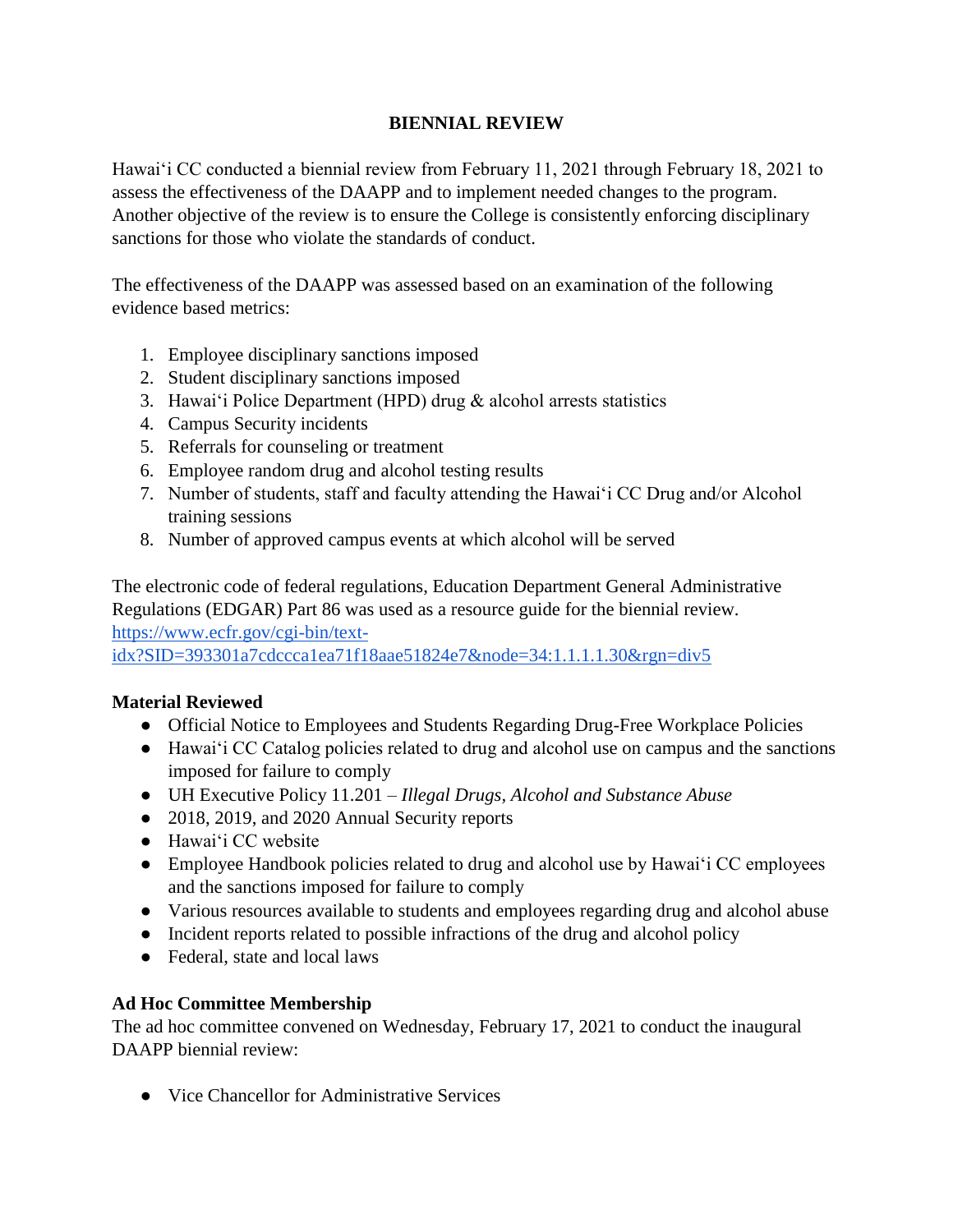- Vice Chancellor for Student Affairs
- Dean of Liberal Arts & Sciences/CARE Team
- Counseling Department
- Compliance Officer/CARE Team

## **Standing Committee Membership**

A standing committee was proposed and the charter and membership will be reviewed by the College Council's Committee on Committee for approval. The committee will comprise a broad representation of campus constituents that have a stage in promoting the health and safety of the campus community. The Compliance Officer will be responsible for ensuring Hawaiʻi CC complies with the biennial review requirement. The Chancellor's Secretary will be responsible for convening the committee, every two years, to review, assess, and report on the institution's DAAPP. The proposed membership/representation for the standing committee includes the following positions.

- Vice Chancellor for Administrative Services
- Vice Chancellor for Student Affairs
- Vice Chancellor for Academic Affairs or designee
- Compliance Officer
- CARE Team Representative
- Security representative
- Human Resources Representative
- Counseling
- Student Life Coordinator
- Mental Wellness & Personal Development

## **DAAPP Disclosures Distribution Procedure**

During the 2018-2019 and 2019-2020 Academic Years, DAAPP information was available on Hawaiʻi CC's website's Consumer Information page [\(http://hawaii.hawaii.edu/consumer](http://hawaii.hawaii.edu/consumer-information-and-disclosures)[information-and-disclosures\)](http://hawaii.hawaii.edu/consumer-information-and-disclosures). The UH System sent the *Official Notice to Employees and Students Regarding Drug-free and Alcohol-Free Workplace Policies* (UH System Notice) to all current faculty, staff, and students annually, after the start of the Fall semesters. New employees received DAAPP and the UH System Notice when they were on-boarded after hire.

As a result of this biennial review, the committee determined that additional action should be taken to ensure that all students who enroll for academic credit and all employees, regardless of when they are enrolled or hired, receive the DAAPP information and UH System Notice. Therefore, effective March 1, 2021, the following communication practices will be implemented.

- 1. Campus website
	- a. Updated and comprehensive information will be provided on Hawaiʻi CC's Consumer Information page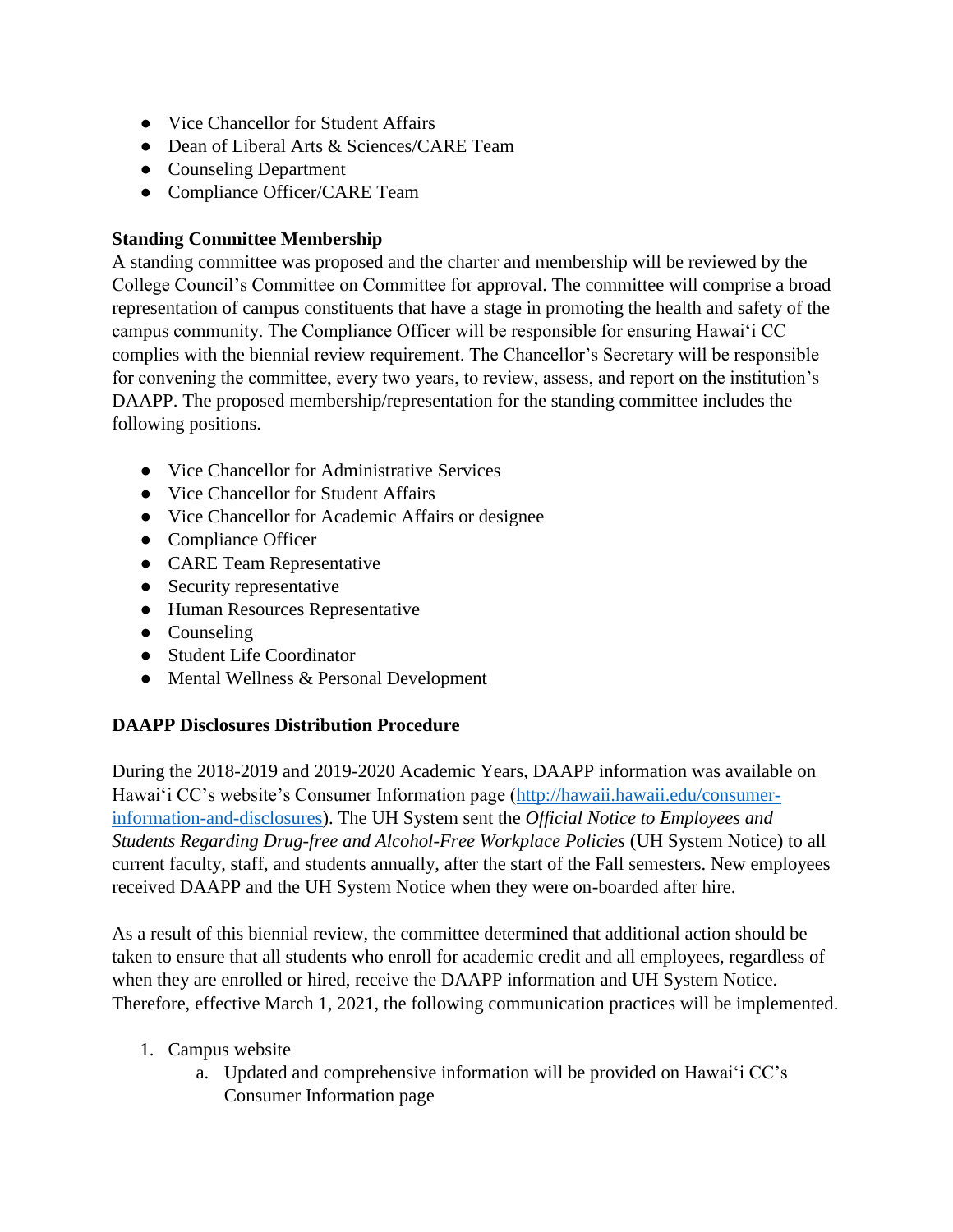- b. A DAAPP webpage will be created and go live by March 31, 2021
- 2. Broadcast email
	- a. Every October, the UH System will send its UH System Notice to all employees and students
	- b. Following the distribution of the UH System Notice to students, on the first working day of March, and during the first week of each Summer Term, Hawaiʻi CC will send a broadcast email providing the link to Hawaiʻi CC's Consumer Information and DAAPP webpages to all enrolled students
	- c. The Human Resources Office (HRO) will ensure that all new employees receive the UH System Notice and direction to Hawaiʻi CC's DAAPP webpage when they are on-boarded after hire via email
	- d. All email communications will be archived with the Office of the Chancellor for evidence of distribution
- 3. Printed copy
	- a. Employees may request printed copies of the UH System Notice and DAAPP information from Hawaiʻi CC's Human Resources Office by contacting (808) 934-2525 or emailing Mari Chang at [changm@hawaii.edu](mailto:changm@hawaii.edu)
	- b. Students may request printed copies of the UH System Notice and DAAPP information from the Office of the Vice Chancellor of Student Affairs by contacting Melany Ayudan, Secretary to the Vice Chancellor of Student Affairs at (808) 934-2509 or [mayudan@hawaii.edu](mailto:mayudan@hawaii.edu)
- 4. Full Measure a student engagement and notification platform
	- a. Hawaiʻi CC implemented Full Measure to notify newly admitted students of their acceptance and to provide next steps information and links to student support services
	- b. A link to the UH System Notice and DAAPP will be provided in the communication

## **Drug-Free Campus Policy Summary**

In accordance with UH Executive Policy 11.201, Hawaiʻi CC employees and students are expected to perform their duties free of intoxication by any illegal drugs or alcohol and to observe laws regulating the use of such substances. Users of illicit drugs may be subject to investigation and/or prosecution for illegal drug use.

Hawaiʻi CC prohibits employees and students from manufacturing, distributing, processing, using, dispensing, or being under the influence of illegal drugs prohibited by state and federal law at University sponsored or approved events or on University property or in buildings used by the University for education, research, and recreational programs.

## **Student Sanctions**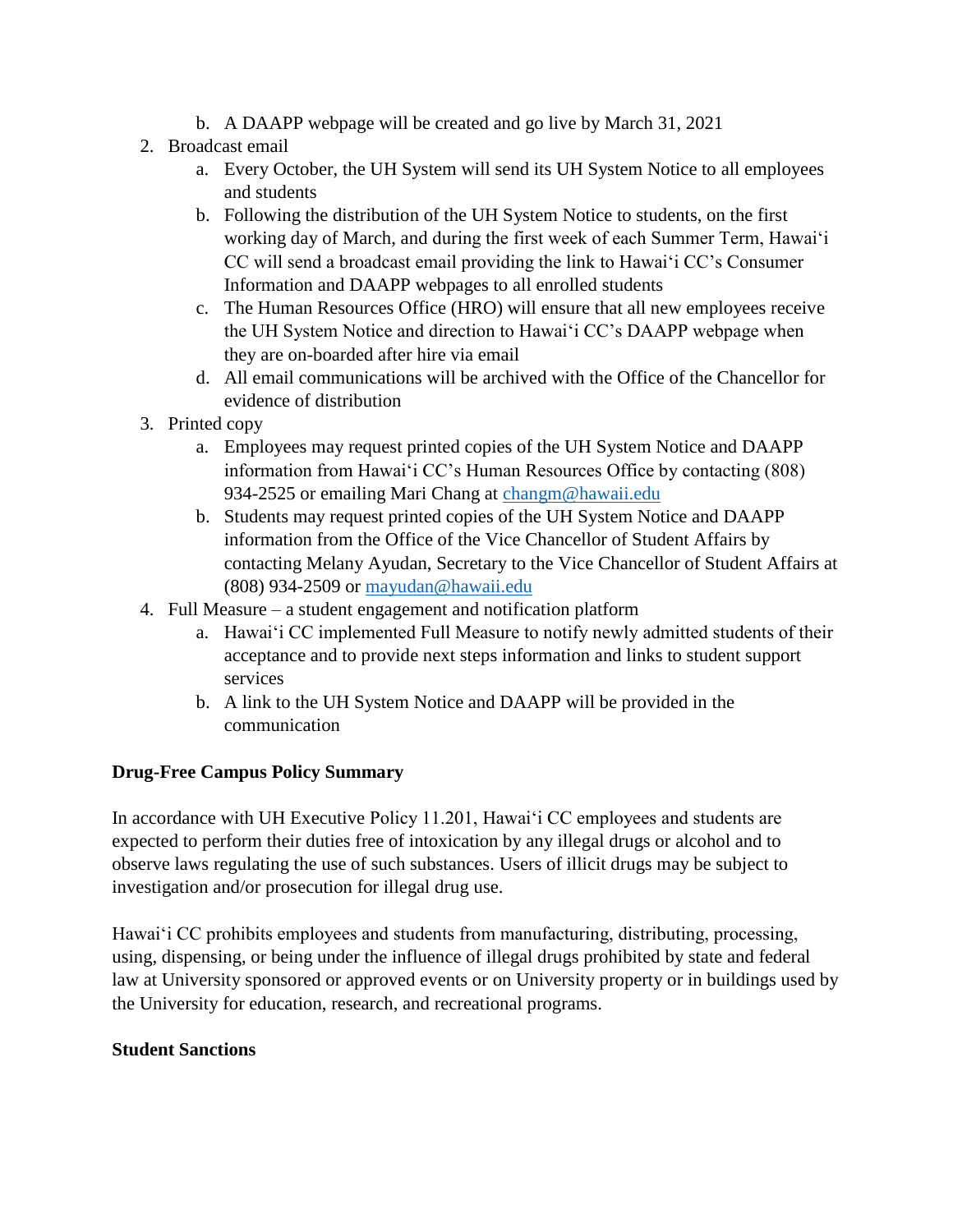- A. Student Conduct UH Executive Policy 7.208 Systemwide Student Conduct Code, as effective March 2019 and reviewed March 2021, prohibits the following drug and alcohol related behaviors:
	- a. Use, possession, manufacturing, or distribution, or other unauthorized use of controlled substances or paraphernalia except as expressly permitted by law. Controlled substances include but are not limited to marijuana, methamphetamine, narcotics, and opioids.
	- b. Use, possession, manufacturing, distribution, or being under the influence of alcoholic beverages (except as expressly permitted by UH System policies, state or federal law), or public intoxication while on any UH premise or at any UH sponsored event or ancillary site. Alcoholic beverages may not, in any circumstance, be used, possessed, or distributed to any person under twenty-one (21) years of age.
- B. Per Hawaiʻi CC's Administrative Procedures Student Conduct Code, any student found to have violated UH EP 7.208 may be subject to the following sanctions.
	- a. Written Reprimand A notice in writing to the student that they are violating or have violated institutional policies and that continuation of the specified behavior may be cause for more severe disciplinary sanctions
	- b. Probation Probation is for a designated period of time and includes the probability of more severe disciplinary sanctions if the student is found responsible for violating institutional policies during the probationary period. While on probation, the student is expected to demonstrate the ability to function as a responsible member of the campus community
	- c. Loss of Privileges Denial of specified privileges for a designated period of time
	- d. Restitution Compensation for loss, damage, or injury. This may take the form of appropriate service and/or monetary or material replacement
	- e. No Contact Formal instruction to refrain from contact with related parties. This includes, but is not limited to , in-person, by telephone, email, or text message; contact or reference on social media or other electronic means of communication, verbal, or written interactions, non-verbal gestures, "looks," and any other means of communication and/or contact and contact through a third party (other than attorney-to-attorney communication) such as a friend, family member, co-worker, classmate, teammate, faculty, staff or other
	- f. Other Discretionary Sanctions Work assignments, essays, and/or service to the campus community; assessment; participation in alcohol or other drug education programs; restorative justice activities; or other related assignments imposed at the discretion of the SCA or designee
	- g. Suspension Suspension from the designated institution for a specified period of time, after which the student is eligible to return. Conditions for readmission may be specified
	- h. Dismissal Permanent dismissal of the student from the designated institution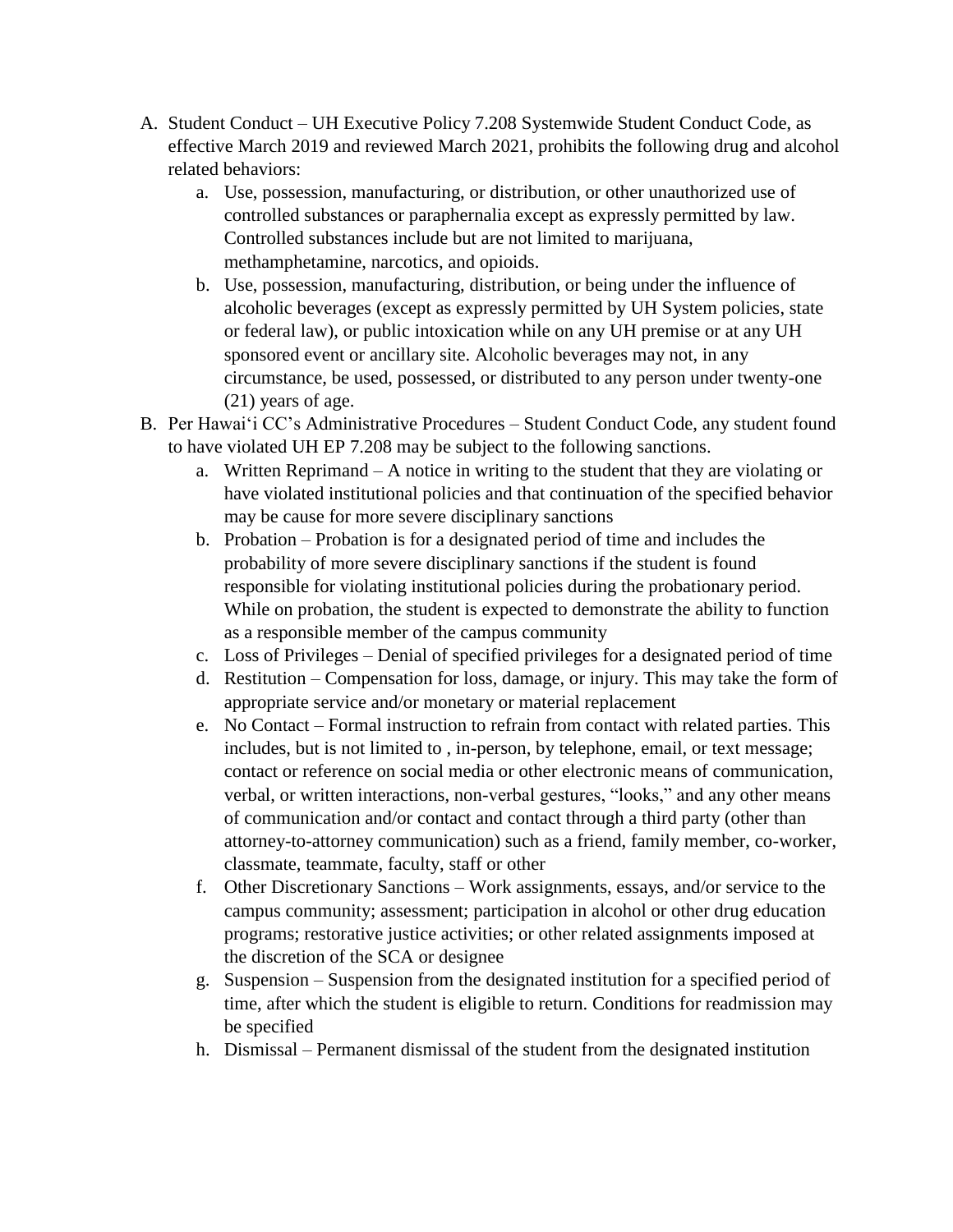i. Withholding Degree – Designated institution may withhold awarding a degree otherwise earned until the completion of the process set forth herein, including the completion of all sanctions imposed, if any

#### **Employee Sanctions**

The sanctions for employees in bargaining units 1 and 10 will be in accordance with the drug and alcohol testing provisions contained within the collective bargaining agreements. For all other employees, progressive discipline will be in accordance with the employee's applicable collective bargaining agreement. Possible sanctions may include disciplinary action ranging from reprimand to termination, and may include suspension without pay, disciplinary reassignment, disciplinary transfer, and demotion.

#### **Legal Sanctions**

The following charts are an overview of the penalties for unlawful possession or distribution of a controlled substance under the Controlled Substances Act under Federal law.

The penalties are determined by the schedule for the drug or other substance, and sometimes are specified by drug name, as in the case of marijuana.

| <b>DRUG/SCHEDULE</b>              | <b>QUANTITY</b>                                        | <b>PENALTIES</b>                                                                                                                  | <b>QUANTITY</b>                                                     | <b>PENALTIES</b>                                                                                         |
|-----------------------------------|--------------------------------------------------------|-----------------------------------------------------------------------------------------------------------------------------------|---------------------------------------------------------------------|----------------------------------------------------------------------------------------------------------|
| Cocaine (Schedule II)             | 500 - 4999<br>grams mixture                            | <b>First Offense:</b>                                                                                                             | 5 kgs or more<br>lmixture                                           | <b>First Offense:</b>                                                                                    |
| Cocaine Base (Schedule            | 28-279 grams<br>lmixture                               | Not less than 5 yrs,<br>and not more than                                                                                         | 280 grams or<br>more mixture                                        | Not less than 10 yrs,<br>and not more than                                                               |
| Fentanyl (Schedule II)            | 40 - 399 grams<br>mixture                              | 40 yrs. If death or<br>serious injury, not                                                                                        | 400 grams or<br>more mixture                                        | life. If death or<br>serious injury, not                                                                 |
| Fentanyl Analogue<br>(Schedule I) | 10 - 99 grams<br>mixture                               | less than 20 or<br>more than life. Fine<br>of not more than \$5                                                                   | 100 grams or<br>more mixture                                        | less than 20 or more<br>than life. Fine of not<br>more than \$10                                         |
| Heroin (Schedule I)               | 100 - 999<br>grams mixture                             | lmillion if an<br>individual, \$25                                                                                                | 1 kg or more<br>lmixture                                            | million if an<br>individual, \$50                                                                        |
| LSD (Schedule I)                  | $1 - 9$ grams<br>Imixture                              | million if not an<br>individual                                                                                                   | 10 grams or<br>more mixture                                         | million if not an<br>individual.                                                                         |
| Methamphetamine<br>(Schedule II)  | 5 - 49 grams<br>grams mixture                          | pure or 50 - 499 Second Offense:<br>Not less than 10<br>yrs, and not more                                                         | 50 grams or<br>more pure or<br>500 grams or<br>more mixture         | <b>Second Offense:</b><br>Not less than 20 yrs,<br>and not more than                                     |
| PCP (Schedule II)                 | 10 - 99 grams<br>pure or 100 -<br>999 grams<br>mixture | than life. If death or<br>serious injury, life<br>imprisonment. Fine<br>of not more than \$8<br>million if an<br>individual, \$50 | 100 gm or more life. If death or<br>pure or 1 kg or<br>more mixture | serious injury, life<br>imprisonment. Fine<br>of not more than \$20<br>million if an<br>individual, \$75 |

# **FEDERAL TRAFFICKING PENALTIES**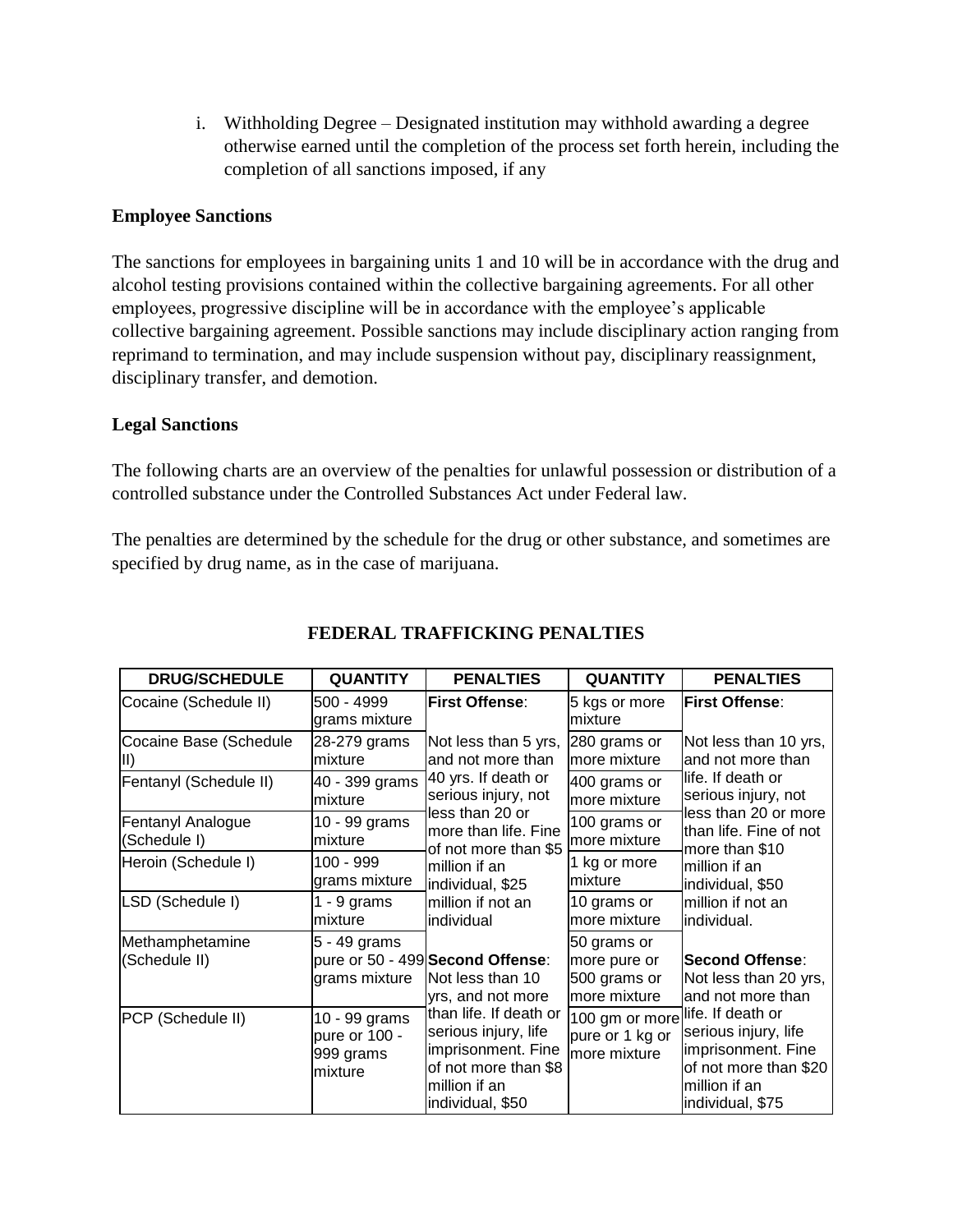|                                                                                                             |                              | million if not an<br>individual                                                                                                                                                      |  | million if not an<br>individual.                                                                                                                                 |
|-------------------------------------------------------------------------------------------------------------|------------------------------|--------------------------------------------------------------------------------------------------------------------------------------------------------------------------------------|--|------------------------------------------------------------------------------------------------------------------------------------------------------------------|
|                                                                                                             |                              |                                                                                                                                                                                      |  | 2 or More Prior<br><b>Offenses: Life</b><br>imprisonment. Fine<br>of not more than \$20<br>million if an<br>individual, \$75<br>million if not an<br>individual. |
|                                                                                                             |                              | <b>PENALTIES</b>                                                                                                                                                                     |  |                                                                                                                                                                  |
| Other Schedule I & II drugs Any amount<br>(and any drug product<br>containing Gamma<br>Hydroxybutyric Acid) |                              | First Offense: Not more than 20 yrs. If death or serious<br>injury, not less than 20 yrs, or more than life. Fine \$1<br>million if an individual, \$5 million if not an individual. |  |                                                                                                                                                                  |
| Flunitrazepam<br>(Schedule IV)                                                                              | 1 gram or more               | Second Offense: Not more than 30 yrs. If death or<br>serious injury, life imprisonment. Fine \$2 million if an<br>individual, \$10 million if not an individual                      |  |                                                                                                                                                                  |
| Other Schedule III drugs                                                                                    | Any amount                   | First Offense: Not more than 10 years. If death or serious<br>injury, not more than 15 yrs. Fine not more than \$500,000<br>if an individual, \$2.5 million if not an individual.    |  |                                                                                                                                                                  |
|                                                                                                             |                              | Second Offense: Not more than 20 yrs. If death or<br>serious injury, not more than 30 yrs. Fine not more than<br>\$1,000,000 if an individual, \$5 million if not an individual      |  |                                                                                                                                                                  |
| All other Schedule IV drugs Any amount                                                                      |                              |                                                                                                                                                                                      |  | First Offense: Not more than 5 years. Fine not more than                                                                                                         |
| Flunitrazepam (Schedule<br>IV)                                                                              | Other than 1<br>gram or more | \$250,000 if an individual, \$1 million if not an individual.<br>Second Offense: Not more than 10 yrs. Fine not more<br>than \$500,000 if an individual, \$2 million if not an       |  |                                                                                                                                                                  |
|                                                                                                             |                              | individual.                                                                                                                                                                          |  |                                                                                                                                                                  |
| All Schedule V drugs                                                                                        | Any amount                   | First Offense: Not more than 1 yr. Fine not more than<br>\$100,000 if an individual, \$250,000 if not an individual.                                                                 |  |                                                                                                                                                                  |
|                                                                                                             |                              | \$200,000 if an individual, \$500,000 if not an individual.                                                                                                                          |  | Second Offense: Not more than 4 yrs. Fine not more than                                                                                                          |

# FEDERAL TRAFFICKING PENALTIES - MARIJUANA

| <b>DRUG</b>                           | <b>QUANTITY</b>                                            | 1 <sup>st</sup> OFFENSE                                                                                                                                                                                                                                                                                                     | $2nd$ OFFENSE*                                                                                                                   |
|---------------------------------------|------------------------------------------------------------|-----------------------------------------------------------------------------------------------------------------------------------------------------------------------------------------------------------------------------------------------------------------------------------------------------------------------------|----------------------------------------------------------------------------------------------------------------------------------|
| Marijuana<br>(Schedule<br>$\parallel$ | $ 1,000$ kg or more<br>$1,000$ or more<br>marijuana plants | Not less than 10 yrs. or more than<br>marijuana mixture; or life. If death or serious bodily injury,<br>not less than 20 yrs., or more than<br>life. Fine not more than \$10 million if more than \$20 million if an<br>an individual, \$50 million if other than individual, \$75 million if other than<br>lan individual. | Not less than 20 yrs. or more than<br>life. If death or serious bodily<br>injury, life imprisonment. Fine not<br>lan individual. |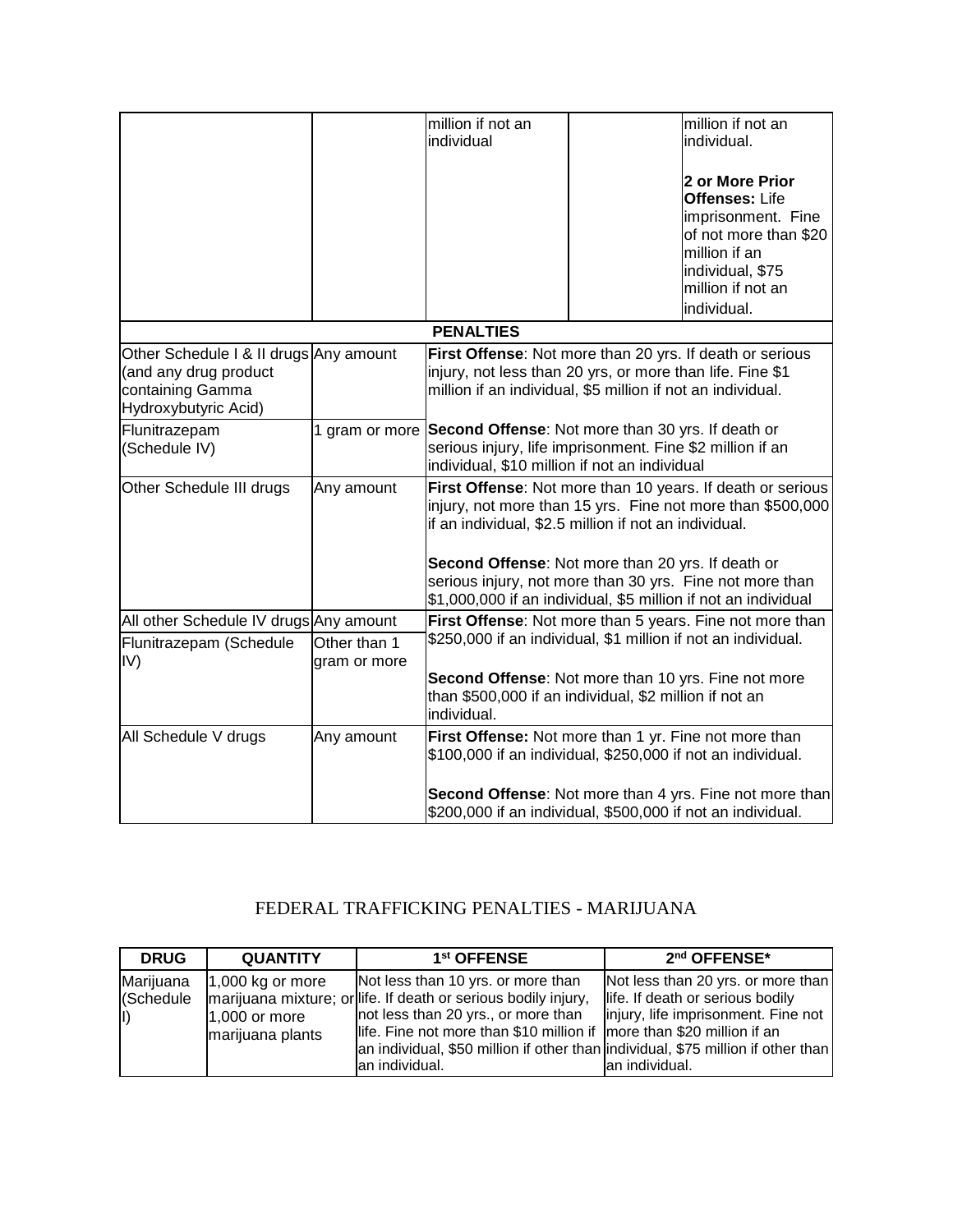| Marijuana<br>(Schedule   | 100 kg to 999 kg<br>plants                                                                                                      | Not less than 5 yrs. or more than 40<br>marijuana mixture; or yrs. If death or serious bodily injury,<br>100 to 999 marijuana not less than 20 yrs. or more than<br>life. Fine not more than \$5 million if<br>an individual, \$25 million if other than individual, \$75 million if other than<br>an individual. | Not less than 10 yrs. or more than<br>life. If death or serious bodily<br>injury, life imprisonment. Fine not<br>more than \$20 million if an<br>an individual.      |
|--------------------------|---------------------------------------------------------------------------------------------------------------------------------|-------------------------------------------------------------------------------------------------------------------------------------------------------------------------------------------------------------------------------------------------------------------------------------------------------------------|----------------------------------------------------------------------------------------------------------------------------------------------------------------------|
| Marijuana<br>(Schedule   | more than 10 kgs<br>hashish; 50 to 99 kg<br>marijuana mixture<br>more than 1 kg of<br>hashish oil; 50 to 99<br>marijuana plants | Not more than 20 yrs. If death or<br>serious bodily injury, not less than 20<br>yrs. or more than life. Fine \$1 million<br>if an individual, \$5 million if other<br>lthan an individual.                                                                                                                        | Not more than 30 yrs. If death or<br>serious bodily injury, life<br>imprisonment. Fine \$2 million if an<br>individual, \$10 million if other than<br>an individual. |
| Marijuana<br>(Schedule   | 1 to 49 plants; less<br>than 50 kg mixture                                                                                      | Not more than 5 yrs. Fine not more<br>than \$250,000, \$1 million if other<br>lthan an individual.                                                                                                                                                                                                                | Not more than 10 yrs. Fine<br>\$500,000 if an individual, \$2<br>million if other than individual.                                                                   |
| Hashish<br>(Schedule     | 10 kg or less                                                                                                                   |                                                                                                                                                                                                                                                                                                                   |                                                                                                                                                                      |
| Hashish Oil<br>(Schedule | 1 kg or less                                                                                                                    |                                                                                                                                                                                                                                                                                                                   |                                                                                                                                                                      |

\* The minimum sentence for a violation after two or more prior convictions for a felony drug offense have become final is a mandatory term of life imprisonment without release and a fine up to \$20 million if an individual and \$75 million if other than an individual.

Source: https://www.dea.gov/sites/default/files/drug\_of\_abuse.pdf#page=30

#### **State of Hawaiʻi Sanctions**

Under the Hawaiʻi Penal Code, crimes are of three grades according to their seriousness: felonies, misdemeanors and petty misdemeanors.

- Class A felony: fine not exceeding \$50,000 and/or imprisonment up to 20 years without possibility of suspension of sentence or probation
- Class B felony: fine not exceeding \$25,000 and/or imprisonment of not more than 10 years
- Class C felony: fine not exceeding \$10,000 and/or imprisonment of not more than 5 years
- Misdemeanor: fine not exceeding \$2,000 and/or imprisonment of not more than 1 year
- Petty misdemeanor: fine not exceeding \$1,000 and/or imprisonment of not more than 30 days §706-640, 659, 660, 663, HRS

Promoting (possessing, distributing, and manufacturing) drugs (including marijuana) and intoxicating compounds can result in a class A, B, or C felony, misdemeanor, or petty misdemeanor. §712-1241-1250, HRS

Consuming or possessing intoxicating liquor while operating a motor vehicle or moped is fined not more than \$2,000 or imprisonment of not more than 30 days, or both. §291-3.1, HRS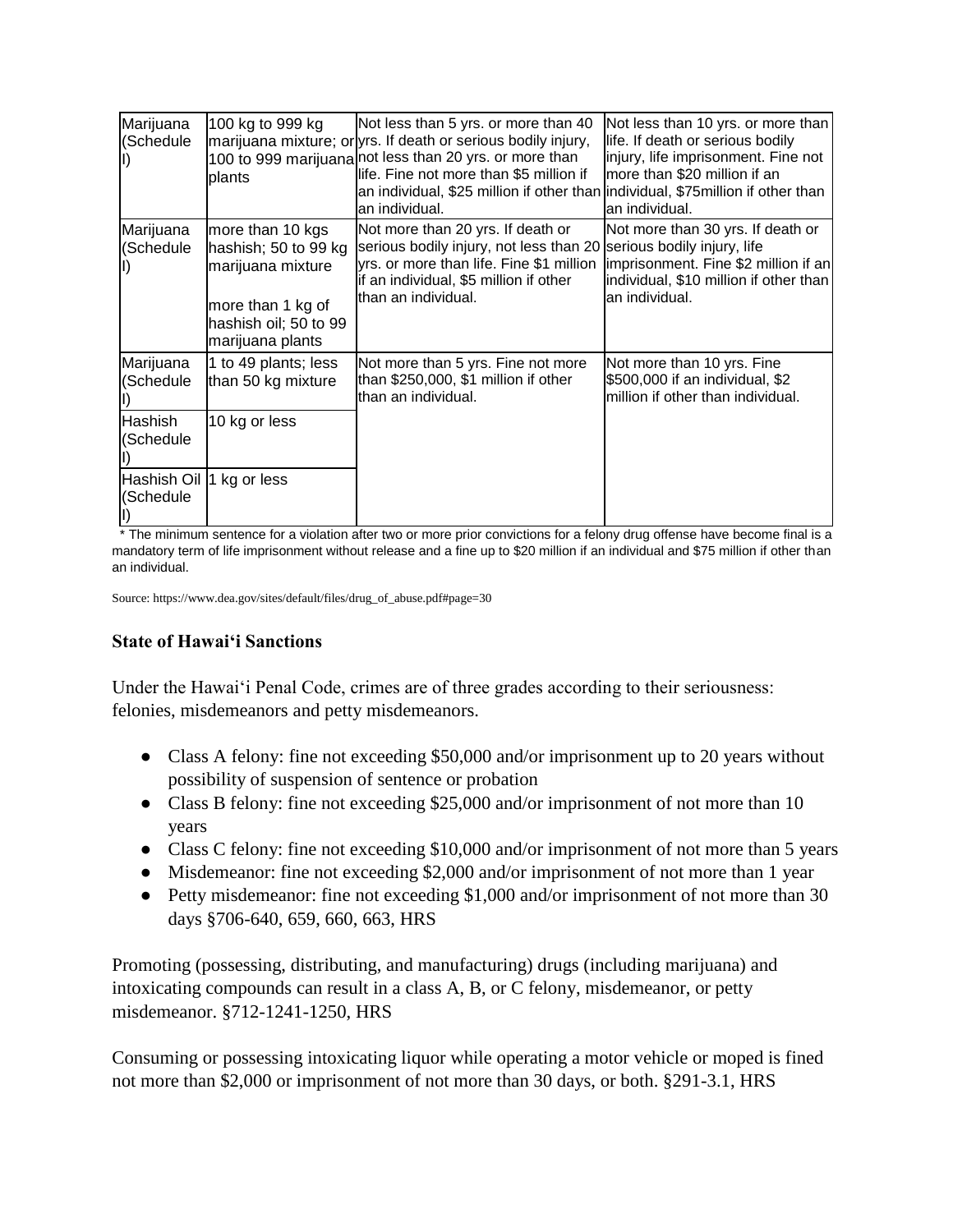Consuming or possessing intoxicating liquor while a passenger in a motor vehicle is a petty misdemeanor. §291-3.2, HRS

A person commits the offense of promoting intoxicating compounds if the person knowingly breathes, inhales, or drinks any intoxicating compound or any other substance for the purpose of inducing a condition of intoxication, stupefaction, depression, giddiness, paralysis, or irrational behavior, or in any manner changing, distortion or disturbing the auditory, visual, or mental processes; or sells, offers, delivers or gives to any person under 18 years of age, unless upon written order of such person's parent or guardian, any intoxicating compound or any substance which will induce an intoxicated condition when the seller, offeror, or deliveror knows or has reason to know that such compound is intended for use to induce such condition. This offence is a misdemeanor. §712-1250, HRS

A person commits the offense of promoting intoxicating liquor to a person under the age of 21 if the person recklessly sells, offers, influences the sale, serves, delivers or gives a person under the age of 21 intoxicating liquor; or permits a person under the age of 21 to possess intoxicating liquor while on property under his control. The offense is a misdemeanor. §712-1250.5, HRS

## **Employee Disciplinary Sanctions Imposed**

|                                        | AY 2018-2019 | AY 2019-2020 |
|----------------------------------------|--------------|--------------|
| Employee – Drug Offenses               |              |              |
| Employee – Alcohol Offenses            |              |              |
| Total Employee Drug & Alcohol Offenses |              |              |

The above table shows the number of drug and alcohol related offenses by employees for academic years 2018-2019 and 2019-2020. There were no incidents of alcohol or drug related offenses by employees during these academic years.

## **Student Disciplinary Sanctions Imposed**

|                                       | AY 2018-2019 | AY 2019-2020 |
|---------------------------------------|--------------|--------------|
| Student Conduct – Drug Offenses       |              |              |
| Student Conduct – Alcohol Offenses    |              |              |
| <b>Total Student Conduct Offenses</b> |              |              |

The above table shows the number of drug and alcohol related violations of the Student Conduct Code for academic years 2018-2019 and 2019-2020. There were no drug and alcohol related violations of the Student Conduct Code for academic years 2018-2019 and 2019-2020.

# **Hawaiʻi Police Department (HPD)**

| .,<br>.,<br>$\sim$ u<br>111 2010 2017 | 2020<br>⊸<br>⊷<br>$-1 - 1$<br>_____ |
|---------------------------------------|-------------------------------------|
|                                       |                                     |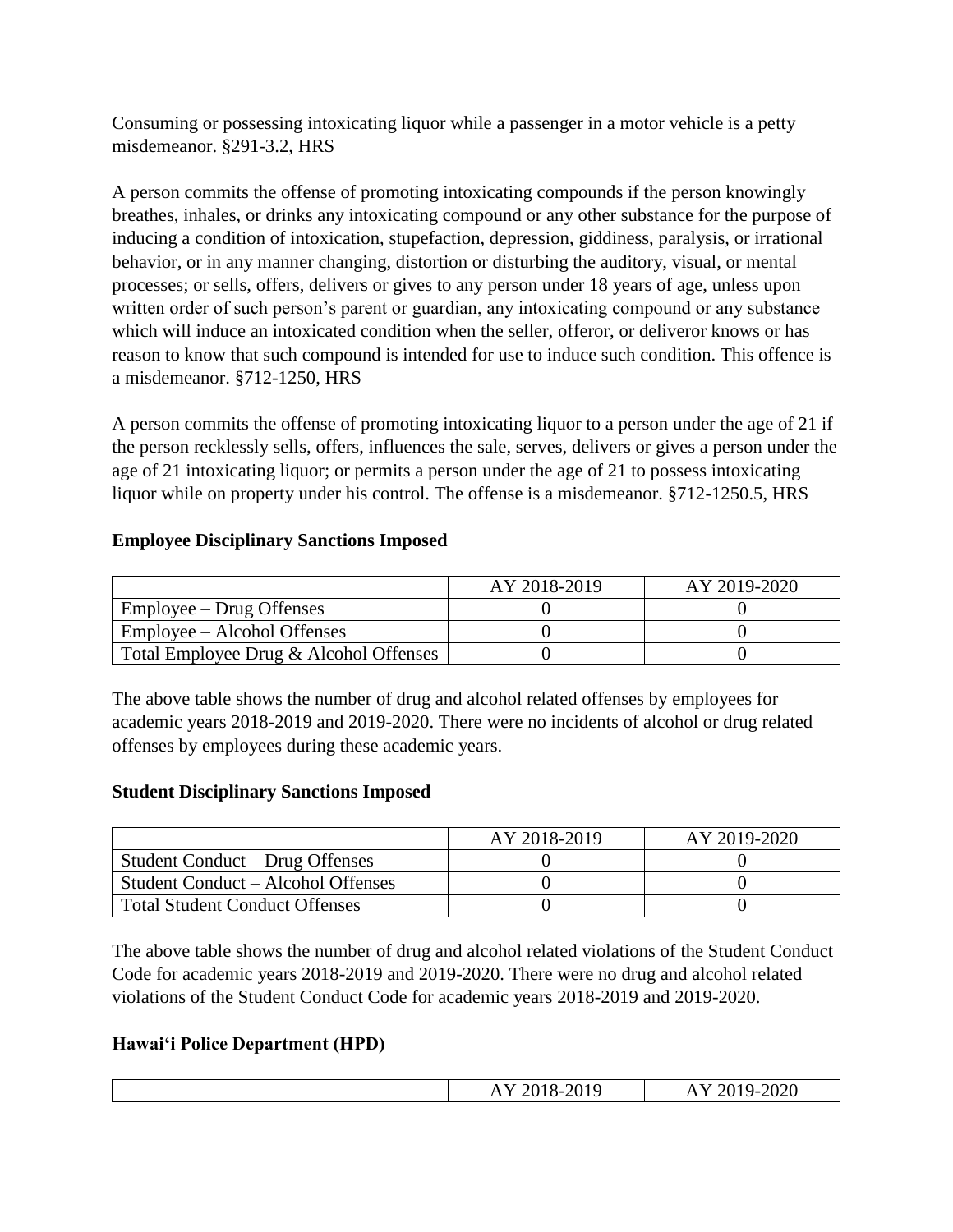| <b>HPD Drug Arrests</b>          |  |
|----------------------------------|--|
| <b>HPD</b> Alcohol Arrests       |  |
| Total HPD Drug & Alcohol Arrests |  |

The above table shows the number of HPD drug and alcohol related arrests made within the HPD Clery geography for academic years 2018-2019 and 2019-2020. There were no arrests for drug or alcohol related offenses during these academic years. This information was compiled from data published in Hawaiʻi CC's 2020 Annual Security Report - Crime Statistics (www.hawaii.hawaii.edu/security/annualsecurityreport).

# **Drug and Alcohol Testing for Employees**

Hawaiʻi CC conducts drug and alcohol testing on employees from certain bargaining units with the intention of keeping the workplace free from the hazards of alcohol and controlled substance abuse.

- Employee Random Testing UPW Bargaining Unit 1 employees are subject to random alcohol and controlled substance testing
- Employee Reasonable Suspicion Testing UPW Bargaining Unit 1 and HGEA Bargaining Units  $3 \& 4$  are subject to reasonable suspicion alcohol and controlled substance testing

For the 2018-2019 academic year, two (2) random alcohol and nine (9) random drug tests were conducted.

For the 2019-2020 academic year, one (1) random alcohol and six (6) random drug tests were conducted. The results for the above tests were all negative.

# **Drug Testing for Nursing Students**

Students of the Allied Health Nursing Program are tested for drugs in accordance with the policies and requirements of the healthcare facility at which they engage in clinical practice. The clinical practice is a required component of the academic program. Therefore, failure to comply with the facility's "zero tolerance" for substance use or abuse will result in not satisfying the academic program requirements.

The Hawaiʻi Community College Nursing and Allied Health 2020-2021 Student Handbook, page 27 states:

*"Students should be aware that health care students are required to complete University prescribed academic requirements that involve clinical practice in a University-affiliated healthcare facility setting with no substitution allowable. Failure of a student to*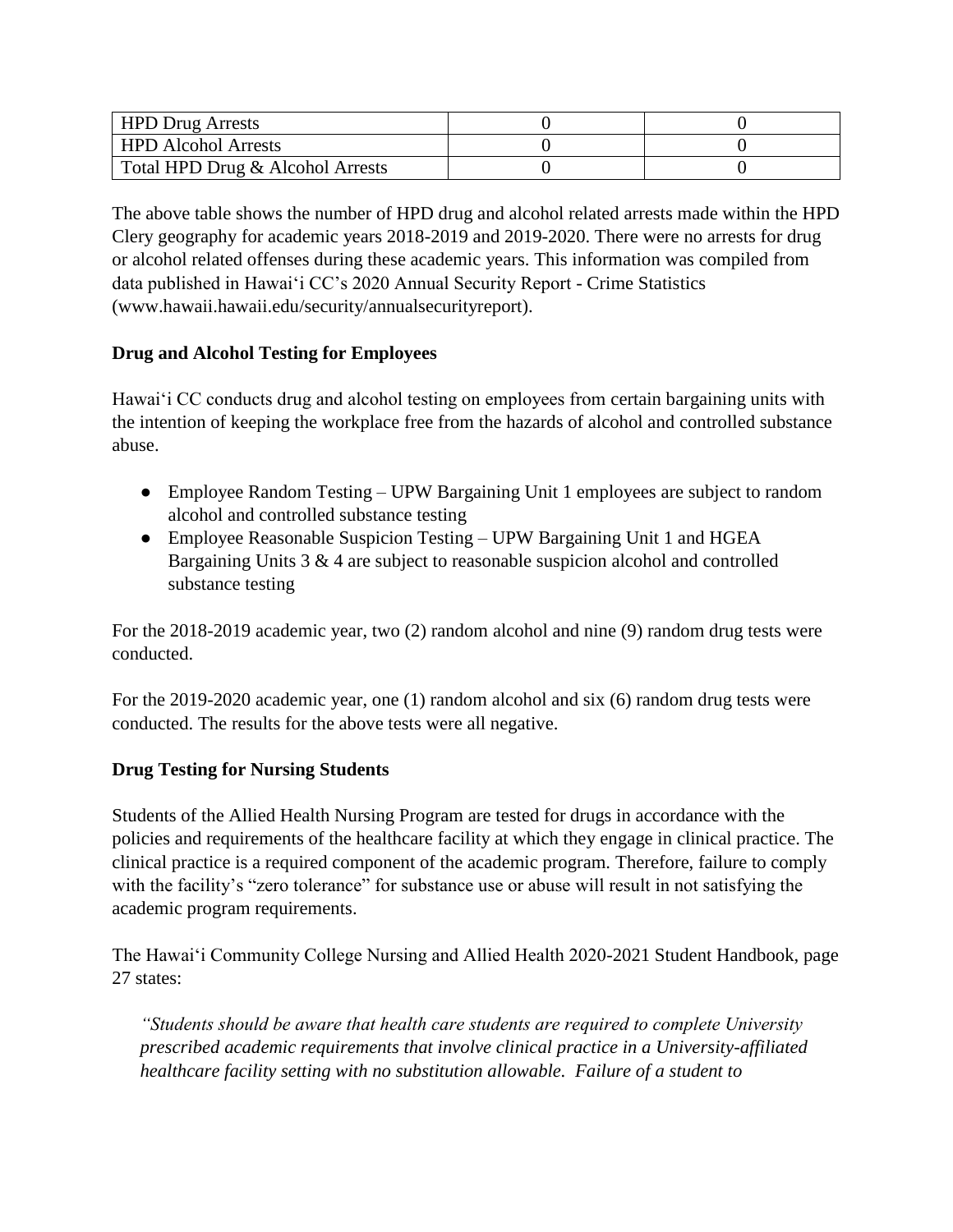*complete the prescribed clinical practice shall be deemed as not satisfying academic program requirements.*

*It is the responsibility of the student to satisfactorily complete affiliated hospital background checks and drug testing requirements. These are academic requirements with prescribed procedures and timelines that involve clinical practice in a Universityaffiliated hospital setting. No substitution is allowed. If the student does not meet all the requirements established by the hospital, the University will not be responsible to provide a substitute clinical facility or clinical experience. Therefore, refusal of a hospital or clinical facility to allow a student in their clinical facility due to negative information will result in the student not being allowed to continue and may prevent any future readmission in the nursing program."*

## **Alcohol Approved Campus Events**

The sale and consumption of alcoholic beverages are forbidden on campus or at any campussponsored activity unless approval has been granted by the Chancellor, and in accordance with applicable College/University policies and state law.

For the 2018-2019 academic year, alcohol was approved to be served at four campus sponsored events. For the 2019-2020 academic year, alcohol was approved to be served at two campus sponsored

## **Resources and Support Services**

All students and employees are encouraged to seek early help if they feel they have a problem with alcohol and/or other drugs, and to learn how to assist others with substance abuse problems. With early assistance it is less likely that serious consequences will result from an alcohol or other drug problem. There are resources on campus and in the community for assistance.

## **24/7 Crisis Hotlines:**

*Aloha House, Inc.* 1-800-753-6879 *SAMHSA's National Helpline* 1-800-662-HELP(4357) *National Suicide Prevention Life Line* 1-800-273-8255

## **Hawaiʻi CC Resources**

The College's Drug-Free Workplace Policy recognizes that rehabilitation of employees and students for drug and alcohol violations is preferred to discipline.

*Employee Assistance Program (EAP)*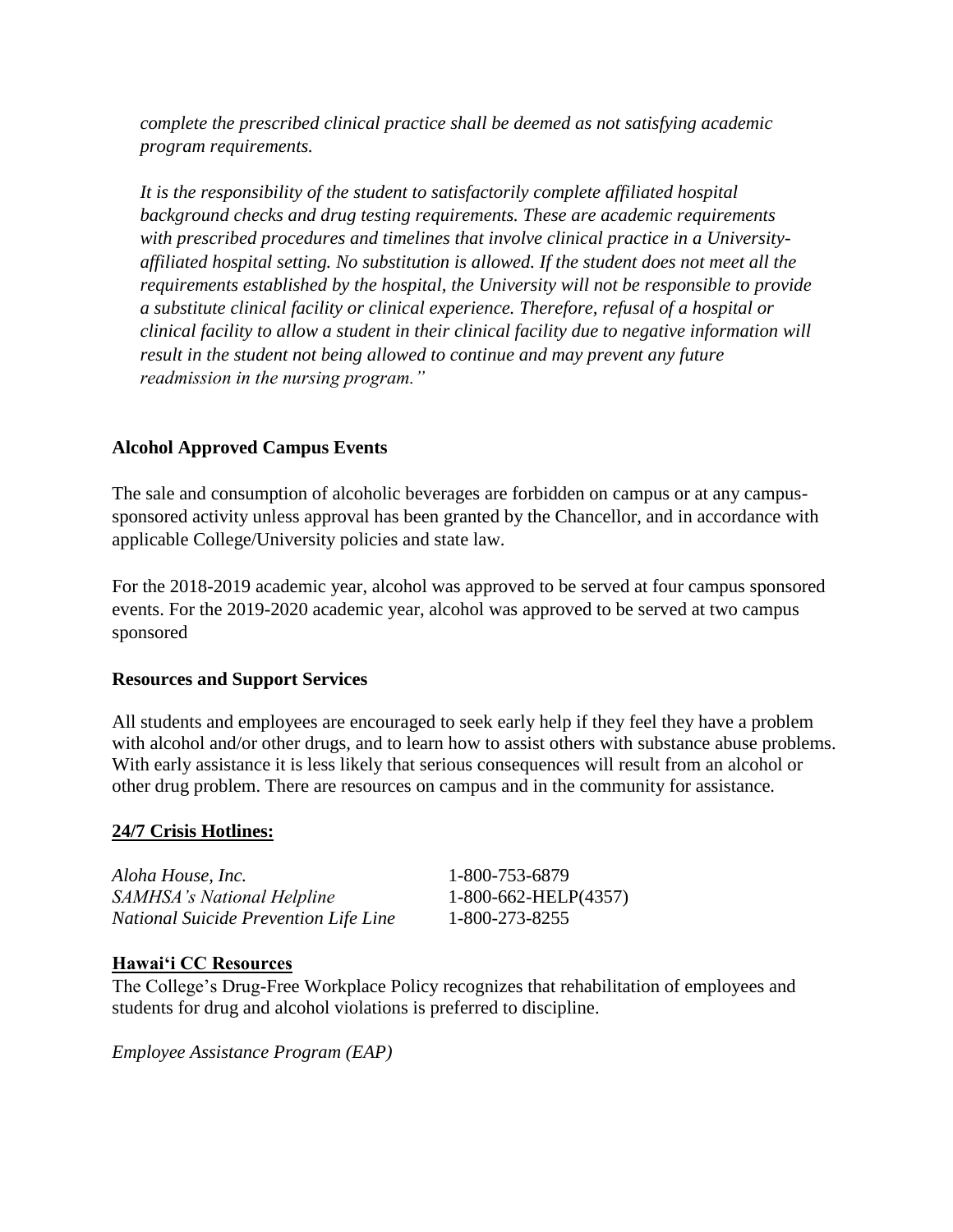Hawaiʻi Community College employees seeking information, support, and/or treatment for drug and alcohol abuse are encouraged to seek help either through their own resources or through the University's Employees Assistance Program (EAP). The EAP provides confidential, short-term, professional counseling services to employees who may be experiencing personal problems that are affecting job performance. Eligible employees may receive up to a maximum of three hours of free counseling. All regular, temporary, and exempt employees, casual hires and 89-day hires are eligible for EAP services. WorkLife Hawaiʻi has been contracted to provide EAP services through a voluntary program that permits employees to seek help on their own. Employees may contact the Human Resources Office at (808) 934-2525 or go to <https://www.hawaii.edu/ohr/benefits-leave/benefit/employee-assistance-program-eap/> or [http://worklifehawaii.org](http://worklifehawaii.org/) for more information.

## *Mental Wellness & Personal Development*

Students seeking information, support, and/or treatment for drug and alcohol abuse may contact Kate De Soto, MSW at the Mental Wellness & Personal Development Office at (808) 934-2706 or [mwpd@hawaii.edu.](mailto:mwpd@hawaii.edu)

# *CARE Team*

Hawaiʻi CC has developed a team whose central mission is to provide early identification of atrisk behaviors that impact a student's or an employee's ability to be successful, productive, and safe on campus. The team receives concerns from the larger community and then ensures that the individual is connected with the appropriate resources. The team works collaboratively and proactively to provide early intervention and assistance to any member of the Kauhale who needs help. The CARE Team accepts and encourages referrals from anyone connected to Hawaiʻi CC directly or indirectly, including students, faculty, staff, friends, family, and community members. At-risk behaviors may be academic, physical, behavioral, emotional, or social, for example, threatening others, intoxication, suicidal talk, bizarre or disruptive behavior, or significant deterioration in academic work. Behaviors requiring referral include but are not limited to the following:

- Frequent interruption of the professor and asking non-relevant, off-topic questions
- Use of alcohol or other substances in class
- Racist or sexist comments or other fixated thoughts
- Bullying or threatening others
- Sudden and prolonged absence from class
- Self-injurious behavior
- Throwing objects or slamming doors
- Arrogant, rude, or objectifying language
- Psychotic, delusional, or rambling speech or writing
- Disrespectful talk or behavior

Referrals or requests for more information may be made by emailing the CARE Team at [care@hawaii.edu.](mailto:care@hawaii.edu)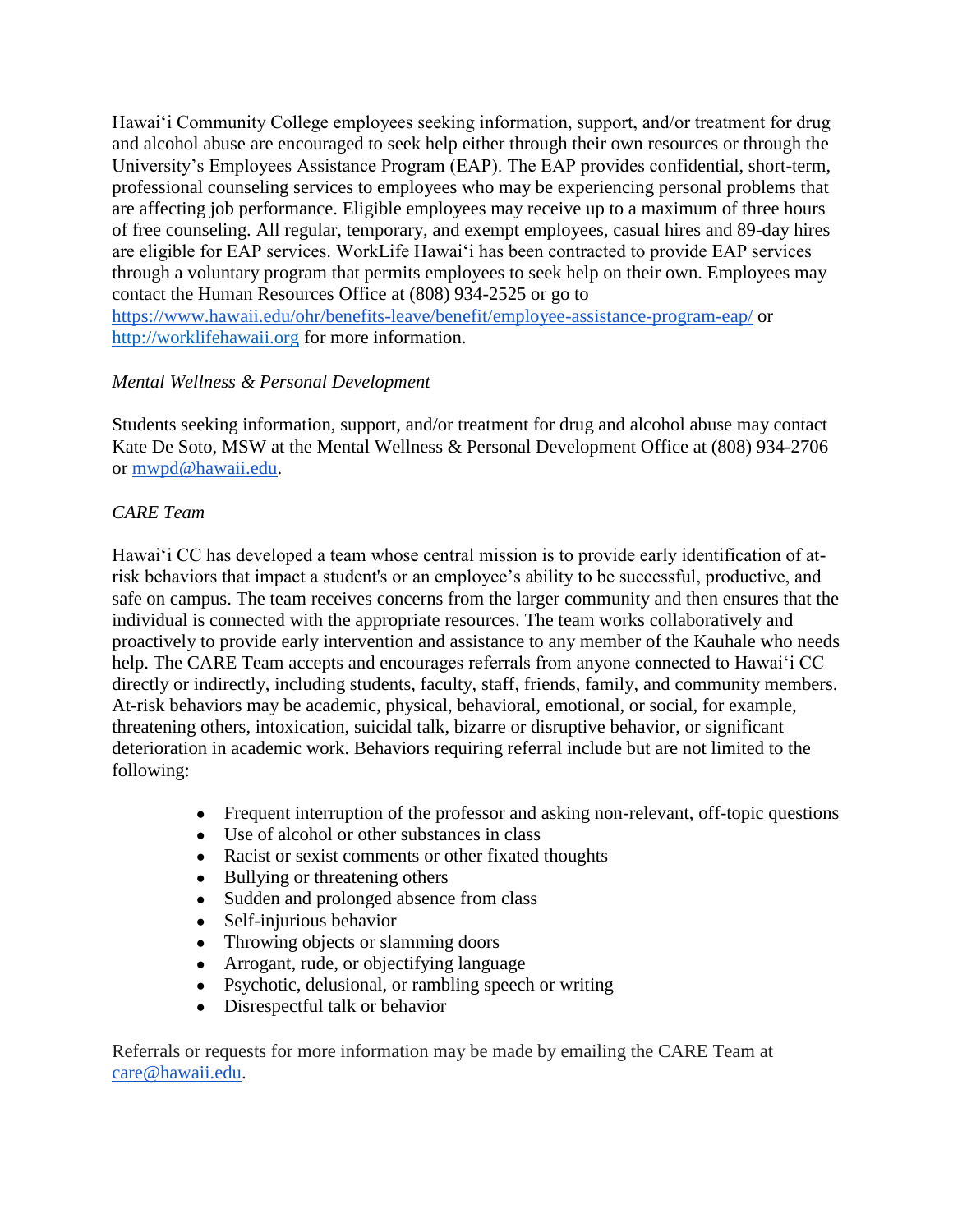#### **Hawaiʻi Island Resources:**

*Big Island Substance Abuse Council (BISAC)* Hilo - Phone: (808) 935-4927 West Hawaiʻi - Phone: (808) 322-3100 136 Laukona Street Hilo, HI 96720 Web page: [www.bisac.org](http://www.bisac.org/)

*Hawaiʻi Island Recovery* Phone: (866) 390-5070 75-170 Hualalai Road Kailua Kona, HI 96740 Web page: [www.bisac.org](http://www.bisac.org/)

*Ku Aloha Ola Mau - Hilo* Phone: (808) 961-6822 900 Leilani Street Hilo, HI 96720 Web page: [www.kualoha.com](http://www.kualoha.com/)

*Lokahi Treatment Centers* Hilo - Phone: (808) 969-9292 Pahoa - Phone: (808) 965-5535 Kona - Phone: (808) 331-1175 Honokaa - Phone: (808) 775-7707 1685 Waikoloa Road Waikoloa, HI 96738 Web page: [www.kualoha.com](http://www.kualoha.com/)

#### **Statewide Resources**:

*Alcohol and Drug Abuse Division State of Hawai'i Department of Health* 601 Kamokila Blvd., Room 360 Kapölei, HI 96707 Phone: (808) 692-7530 Web page: [www.state.hi.us/health/resource/drug\\_abuse.html](http://www.state.hi.us/health/resource/drug_abuse.html)

*Center on the Family College of Hawai'i* 2515 Campus Road, Miller 103 Honolulu, HI 96822 Phone: (808) 956-4132 E-mail: cof@ctahr.Hawaiʻi.edu Web page: [www.usfamily.Hawaii.edu](http://www.usfamily.hawaiii.edu/)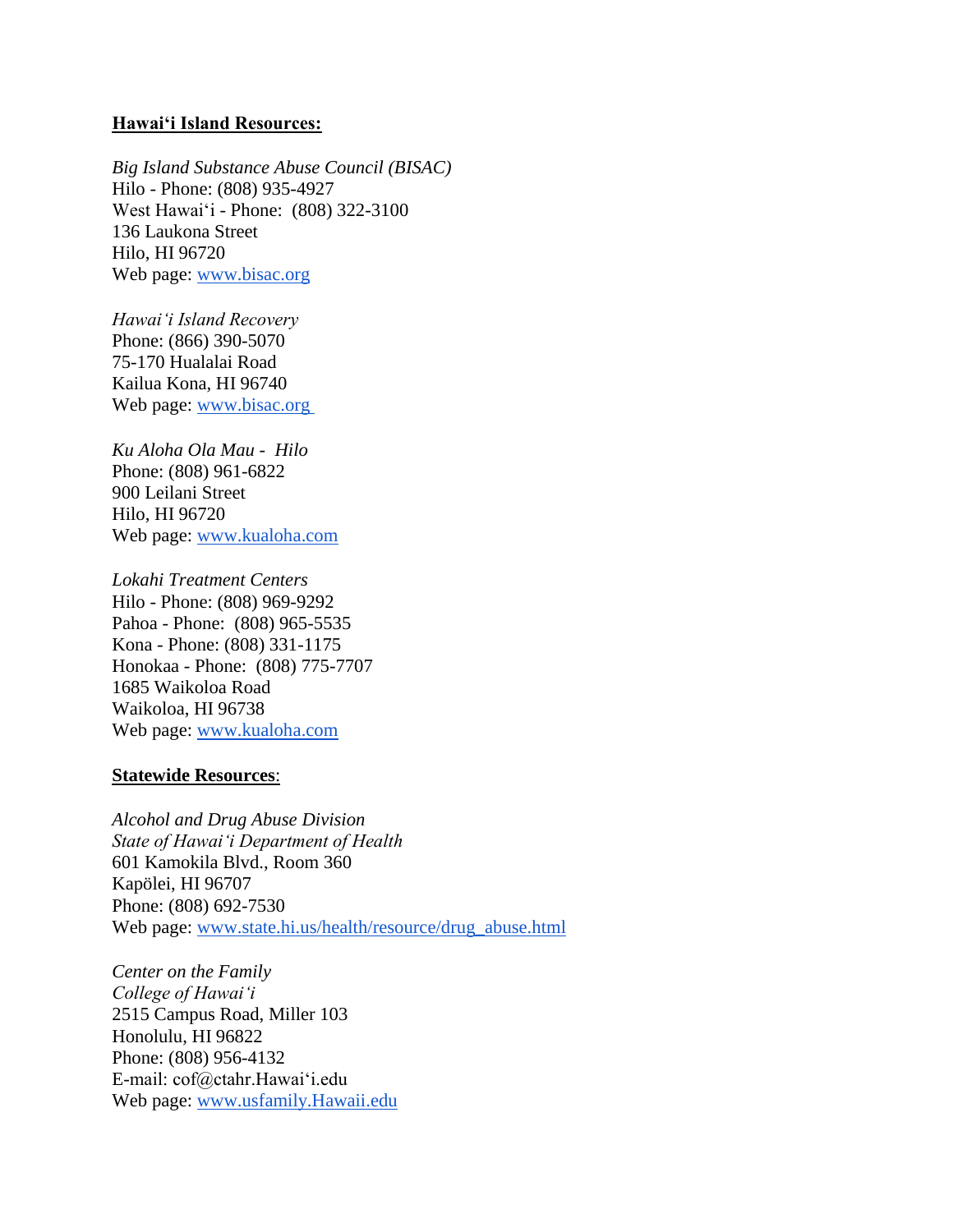*Coalition For A Drug Free Hawai'i Hawai'i State RADAR Network Center* 1130 N. Nimitz Hwy., Suite A259 Honolulu, HI 96817 Phone: (808) 545-3228 Toll free 1-800-845-1946 E-mail: cdfh@pixi.com Web page: [www.drugfreeHawaii.org](http://www.drugfreehawaii.org/)

*Western Center for the Application of Prevention Technologies (West CAPT)* 841A Kainui Drive Kailua, HI 96734 Phone: (808) 261-2232 E-mail: hicapt@lava.net Web page: [www.unr.edu/westcapt](http://www.unr.edu/westcapt)

#### **National Resources**:

*Alcoholics Anonymous* http://www.aa.org *AlAnon* http://www.nycalanon.org *Narcotics Anonymous* http://www.na.org *Focus on Recovery Helpline (alcohol/drugs)* 1-800-3742-800 or 1-800-234-1253 *National Suicide Prevention Lifeline* 1-800-SUICIDE (7842433) *National Alliance for the Mentally Ill* 1-800-950-6264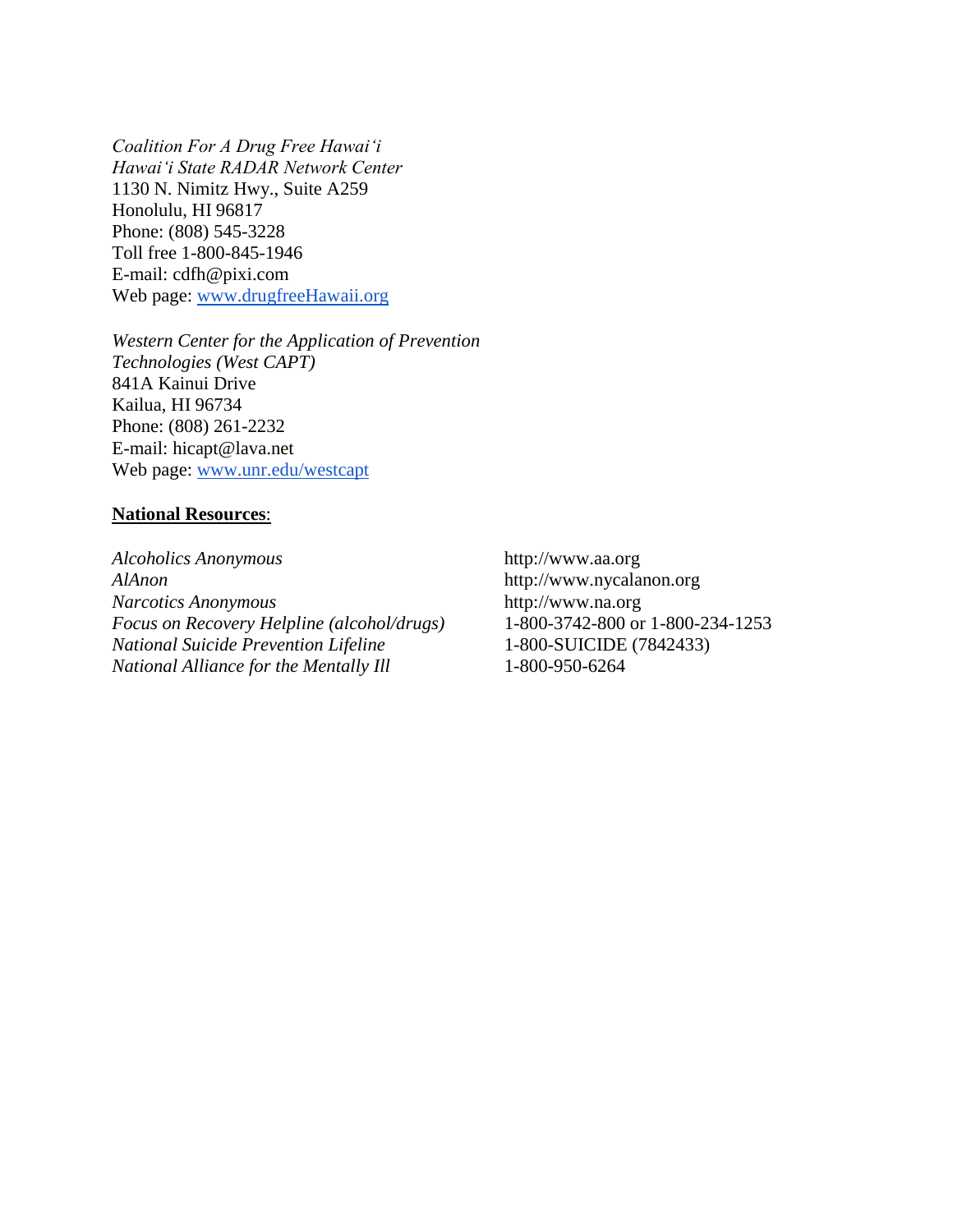## **RECOMMENDATIONS**

After reviewing the College's DAAPP, the DAAPP Ad Hoc Committee recommends the College take the following actions to enhance the strengths and remedy weaknesses of the DAAPP.

- Establish a DAAPP Committee under the administration of the Chancellor's Office. This committee will be composed of the following positions.
	- o Vice Chancellor for Administrative Services
	- o Vice Chancellor for Student Affairs
	- o Vice Chancellor for Academic Affairs or designee
	- o Compliance Officer
	- o CARE Team representative
	- o Security representative
	- o Human Resources Manager
	- o Counseling representative
	- o Student Life Coordinator
	- o Mental Wellness & Personal Development representative
- The Compliance Officer shall be responsible for updating, at least annually, resource information on the website and in publications
- The DAAPP Committee shall be responsible for establishing a distribution protocol that will ensure active delivery of DAAPP disclosure materials to all students and employees, regardless of when they are enrolled or hired, and irrespective of the duration of enrollment or employment
- The DAAPP Committee shall explore and identify strategies to improve coordination and collaboration with state and local organizations to provide drug and alcohol abuse prevention resources to the Hawaiʻi Island community
- The DAAPP Committee shall explore and identify strategies to effectively and actively promote the DAAPP's resources and information to students and employees.
- The Office of the Chancellor will clarify and inform the institution about the process to request approval to serve alcohol at Hawaiʻi CC events.